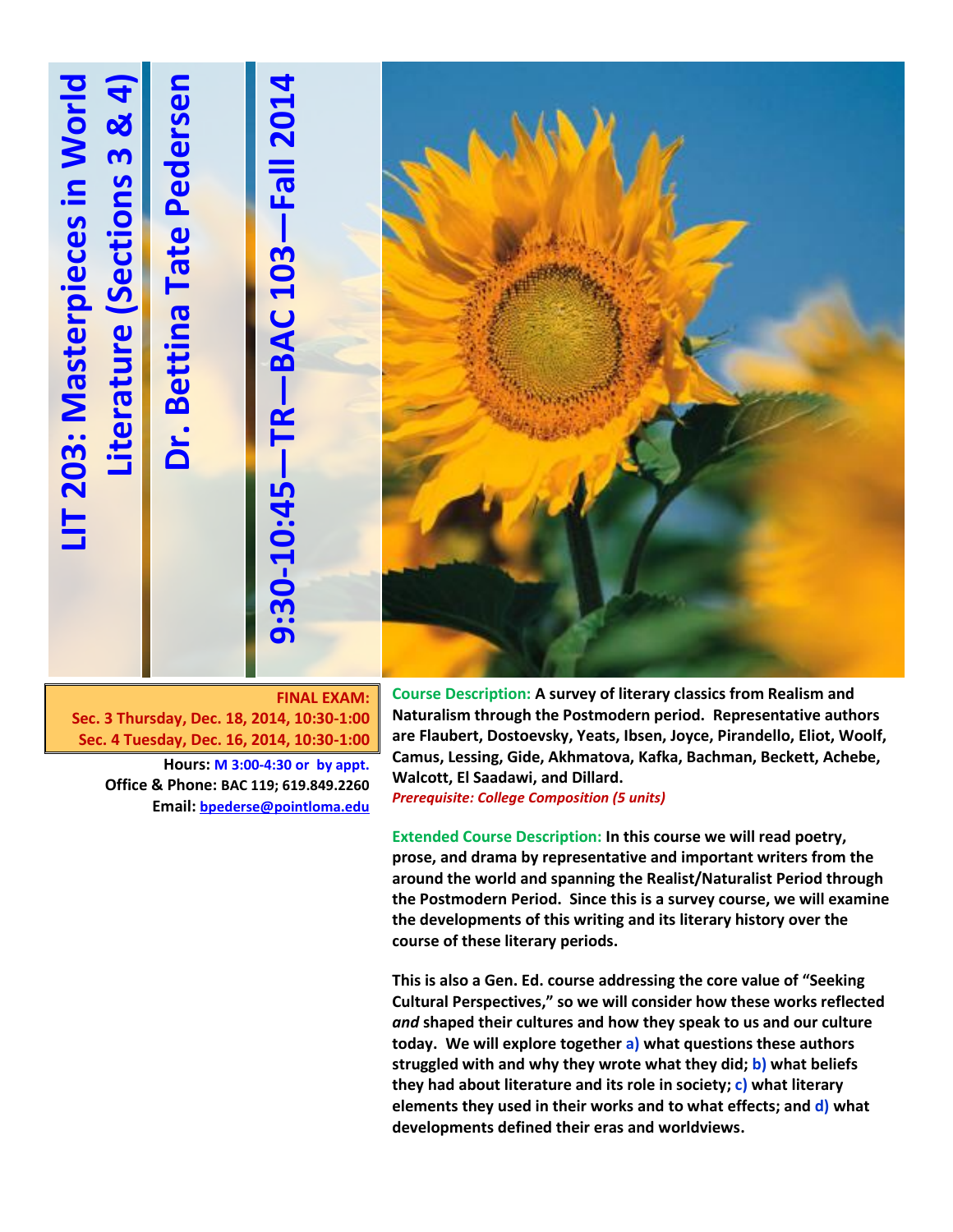### **PLNU INSTITUTIONAL LEARNING OUTCOMES**

#### **Learning: Informed by our faith in Christ**

Students will acquire knowledge of human cultures and the physical and natural world while developing skills and habits that foster life-long learning.

#### **Growing: In a Christ-Centered Faith Community**

Students will develop a deeper and more informed understanding of self and others as they negotiate complex environments.

#### **Serving: In a Context of Christian Faith**

Students will serve locally and/or globally in vocational and social settings.

### **GENERAL EDUCATION LEARNING OUTCOMES**

#### **(Selected and Applicable to Literature GE Courses)**

#### **Learning: Informed by our Faith in Christ**

#### *Students will be able to*

- **Effectively express ideas and information to others through written communication;**
- **Effectively express ideas and information to others through oral communication;**
- **Comprehend, interpret, and analyze texts; [reading]**
- **Access and cite information as well as evaluate the logic, validity, and relevance of information from a variety of sources; [information literacy]**
- Examine, critique, and synthesize information in order to arrive at reasoned conclusions; [critical **thinking]**
- Use knowledge and understanding in order to identify and address problems**; [critical thinking]**
- Solve problems that are quantitative in nature; and
- **Create original works and thoughts based on knowledge, material, and imagination. [creative synthesis]**

### **Growing: In a Christ-Centered Faith Community**

*Students will*

- Develop a holistic understanding of self that fosters personal health;
- **Understand and appreciate others in the context of their diverse backgrounds;**
- Respectfully engage with diverse groups in global and/or cross-cultural contexts; and
- Demonstrate an understanding of the ethical consequences of decisions, actions, and character.

#### **Serving: In a Context of Christian Faith**

*Students will*

- Engage in acts of devotion and works of mercy informed by Christian scriptures and tradition; and
- **Articulate a sense of vocational calling, drawing connections between their educational training and their responsibilities in the world.**

### <http://catalog.pointloma.edu/content.php?catoid=14&navoid=1080>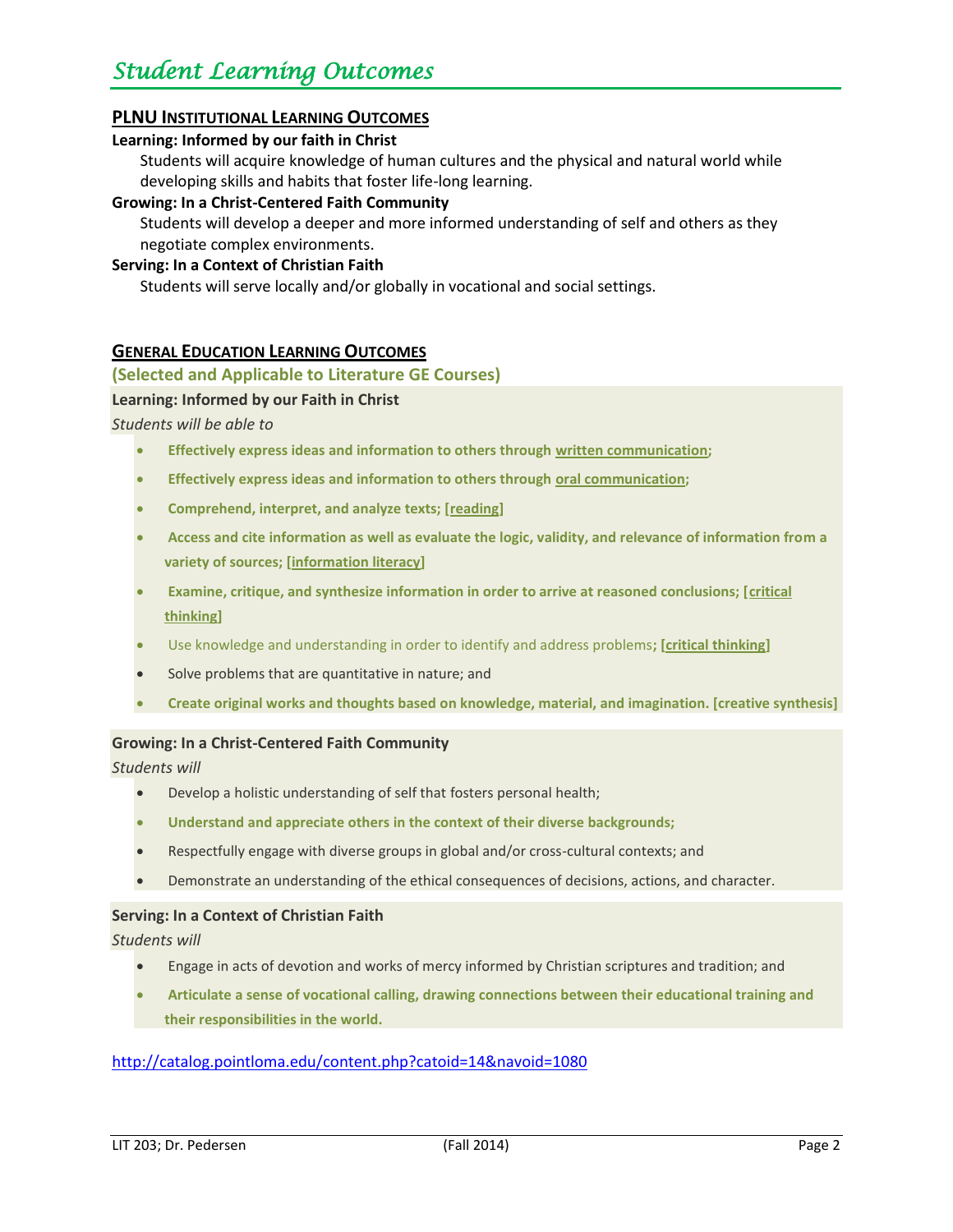### **COURSE LEARNING OUTCOMES**

Students will be able to

- 1. Closely read and critically analyze texts.
- 2. Recall, identify, and use fundamental concepts of literary study to read texts
	- a. Standard literary terminology
	- b. Modes/genres of literature
	- c. Elements of literary genres
	- d. Literary periods (dates, writers, characteristics, and important developments)
	- e. Extra-literary research
- 3. Connect the literary works with their own lives and with the social, cultural, and historical contexts of the works and their authors.

### *General Education Course Statement*

This course is one of the components of the General Education Program at Point Loma Nazarene University [\(http://catalog.pointloma.edu/content.php?catoid=10&navoid=989\)](http://catalog.pointloma.edu/content.php?catoid=10&navoid=989), under the category of *Seeking Cultural Perspectives*. By including this course in a common educational experience for undergraduates, the faculty supports the survey of human endeavors from a historical, cultural, linguistic and philosophical perspective, including developing critical appreciation of human expression—both artistic and literary.

Art is so important to human beings—to the way we tell the stories of our lives and record our deepest feelings and personal beliefs. Literature is one form of art that helps us reflect on the different stories, cultures, histories, and experience of many people across the world and across time. Through literature we can experience a wider range of human experience than that of our own individual lives, and in so doing we have the opportunity to become deeper and more compassionate human beings.

### *Carnegie Unit*

Credit is awarded based on the Carnegie unit of 750 minutes of seat time + 1500 minutes of out-of-class work = 1 unit of credit. Some specific details about how this class meets the credit hour requirement are included in this syllabus; additional details can be provided upon request.

### *Undergraduate Catalog (***<http://www.pointloma.edu/experience/academics/catalogs>***)*

Please see the University Undergraduate Catalog for all information on programs of studies and degrees.

### *Important University & LJML Department Policies*

Please see the link **(View LJML [Department](http://www.pointloma.edu/sites/default/files/filemanager/Literature_Journalism__Modern_Languages/LJML_Department_Syllabus_Statments_final_1.docx) Policies)** and the printed copy of these policies.

Please see **Academic and General Policies** in the catalog for all information on university academic and general policies: [\(http://catalog.pointloma.edu/content.php?catoid=14&navoid=1089\)](http://catalog.pointloma.edu/content.php?catoid=14&navoid=1089)

 **ATTENDANCE:** Your regular and punctual attendance *and* active, informed participation in our class sessions is essential to your learning and to the vibrancy of our class time together. Please read the **[Class Attendance](http://catalog.pointloma.edu/content.php?catoid=14&navoid=1089#Class_Attendance)** section of your *PLNU Catalog,* carefully (see link above). It indicates that if students miss more than 10% of class meetings (approx. 4 for a MWF course, 3 classes for a TTH course, 2 classes for a quad course), faculty members may file a written report which may result in de-enrollment from the course. If students miss more than 20% of class meetings (approx. 8 for a MWF course, 6 classes for a TTH course, 4 for a quad course), students may be de-enrolled without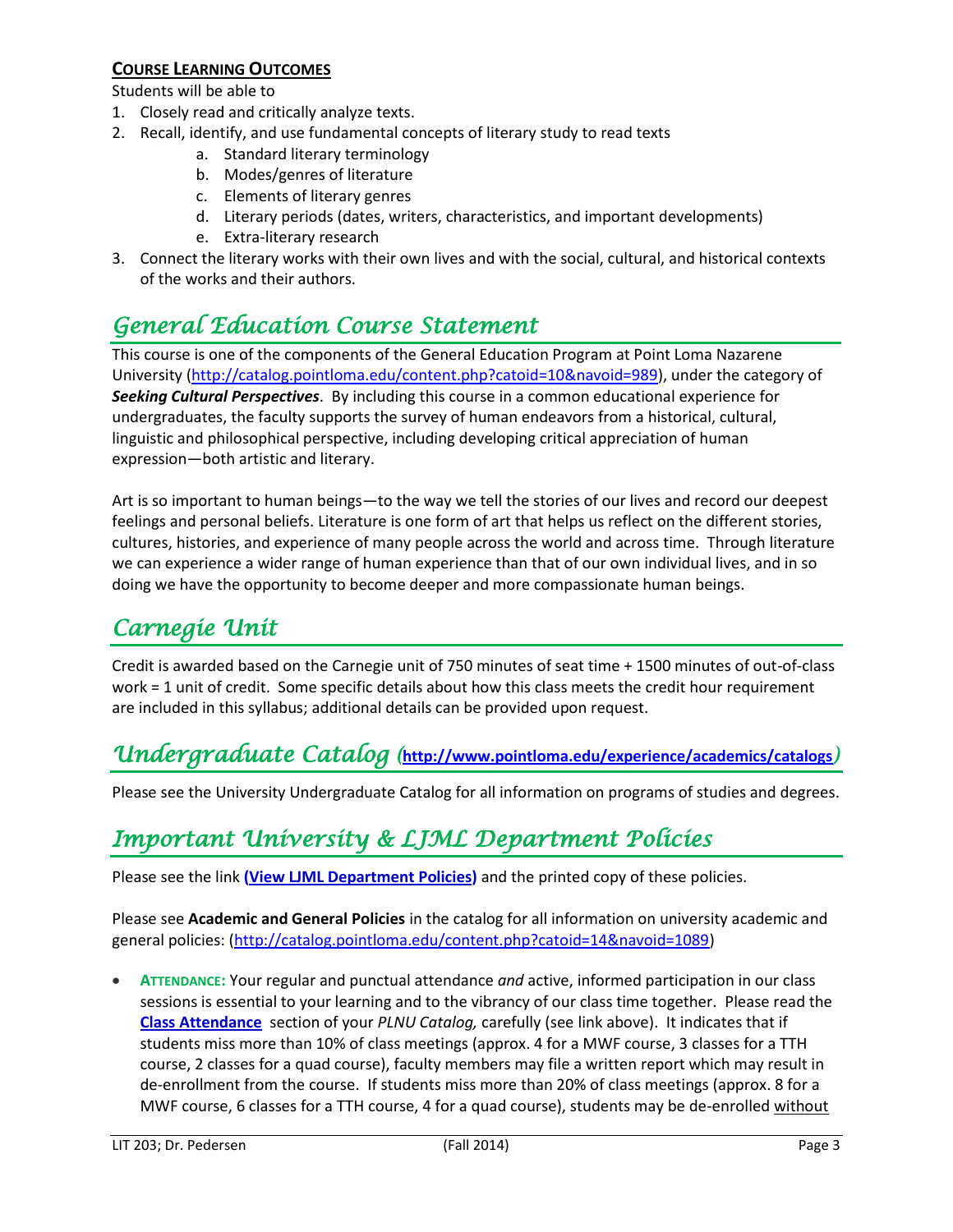notice. De-enrollment may have serious consequences on residence, athletic, and scholarship requirements; it may also necessitate a reduction or loss in a student's financial aid. **DROPPING CLASS:** If you do decide to drop the course for any reason, please let me know so that I can officially remove you from my grade roster and class lists—and not worry about what has happened to you. The last day to drop a Fall 2014 quad class is September 26, 2014.

 **FINAL EXAMINATIONS:** Final Examinations are the culminating learning event in a course, and they are scheduled to take into account all the different courses and departments across the university. The exam schedule varies from year to year. The 2014-15 final examination schedule is posted at [Final](http://www.pointloma.edu/sites/default/files/filemanager/Academic_Affairs/Calendars/Final_Exam_Schedule_2014-2015.pdf) Exam Schedule [2014-2015](http://www.pointloma.edu/sites/default/files/filemanager/Academic_Affairs/Calendars/Final_Exam_Schedule_2014-2015.pdf) (pdf). **Final Exams in Quad 1 courses are scheduled for the final class session.** *You are expected to arrange your personal affairs to fit the examination schedule.* In the rare case that you may be scheduled for more than three (3) final examinations on the same day, you may work out an alternate time for one of your exams with your professors. This is the only university-sanctioned reason for taking a final exam at a time other than the officially scheduled time for the exam. Please confirm your final examination schedule the first week of classes, and schedule those exam times into your daily planners and calendars now. If you find that your final exam schedule is the one described above, please meet with your professors as soon as possible so that they may help you to make alternative arrangements for taking your exams. Department chairs/school and college deans need not be involved in the process of making this accommodation.

### *Course Evaluation & Grades*

Your grade will be based on the quality of your work in these areas.

| • Quizzes (usually unannounced) | <b>30%</b> |
|---------------------------------|------------|
| • Written Responses             | 10%        |
| • Midterm Exam                  | 30%        |
| $\bullet$ Final Exam            | 30%        |

The following scale will be used:

| A    | 93-100% |
|------|---------|
| А-   | 90-92%  |
| Β+   | 88-89%  |
| B    | 83-87%  |
| B-   | 80-82%  |
| $C+$ | 78-79%  |
| C    | 73-77%  |
| C-   | 70-72%  |
| D+   | 68-69%  |
| D    | 63-67%  |
| D-   | 60-62%  |
| F    | 0-59%   |

**WRITTEN RESPONSES** will be graded using

- $\checkmark$  + (*Exemplary*: roughly corresponds to an A)
- (*Good*: roughly corresponds to a B)
- **-** (*Acceptable*: roughly corresponds to a C)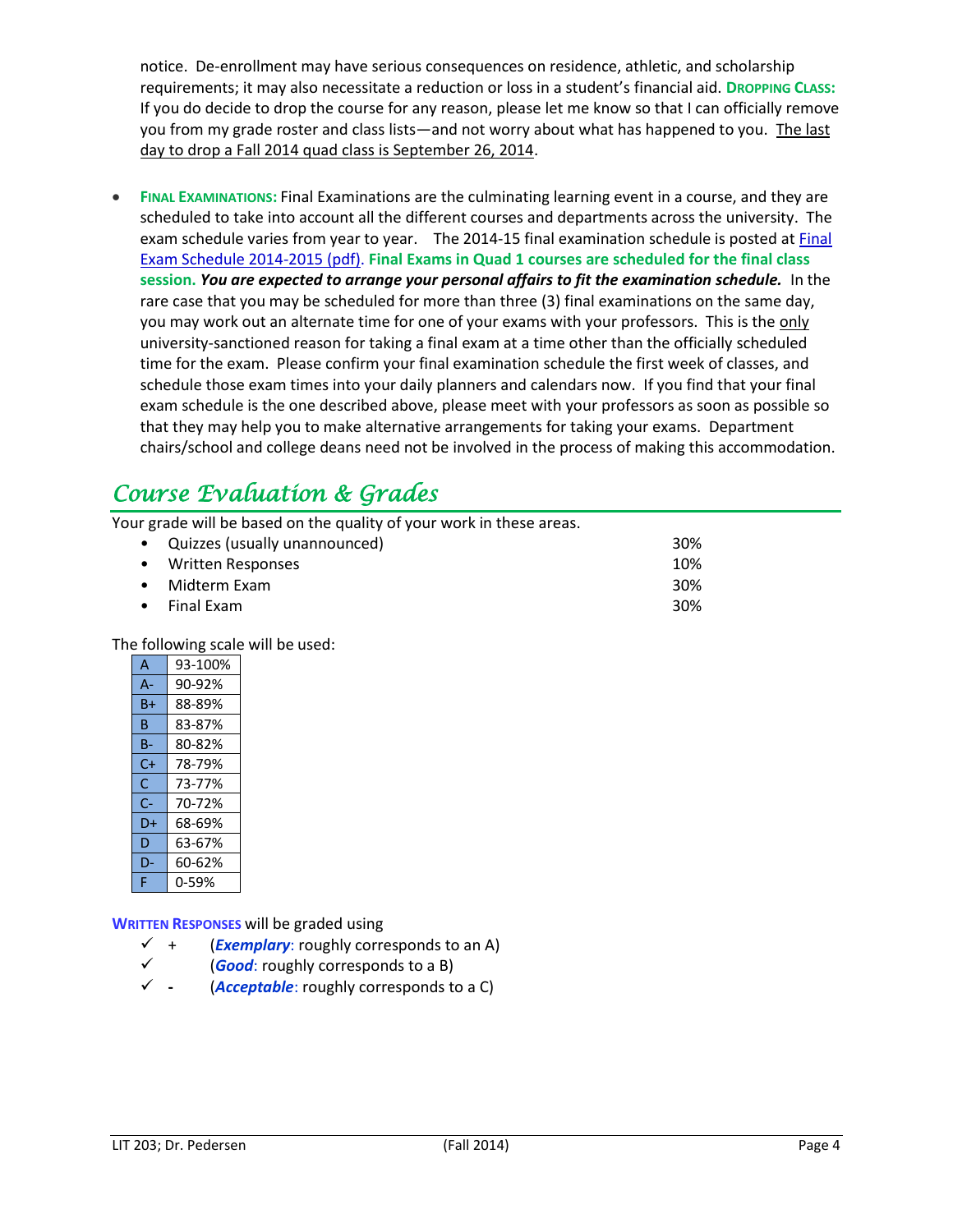### *Course Requirements, Policies & Guidelines*

### **1.** *Class Participation*:

- a. Your success in understanding and making meaning of the texts we read will be directly related to your careful reading of, reflecting on, and deliberate note-taking on these texts.
- b. The quality of your course experience will be directly related to your completing the assigned reading, your thoughtful reflection on the readings, your engaged participation in the community of readers that our class will become, and the adjustments you make toward correcting your misperceptions and mistakes in key concepts and assignments.
- c. The quality of our class sessions depends so importantly upon you and your individual contributions to class discussions and course assignments. Your contribution to class in many forms is invaluable to our community of scholars/readers. Please bring your
	- questions about the texts you have read and/or their implied meanings
	- confusions about things you don't understand in or about the texts or literary terms
	- ideas about new understandings of the texts
	- ideas about how these texts speak to our contemporary lives
	- insights about connections between course readings and the many other important subjects you are studying
	- perspectives about what spiritual impacts the texts may have on you or others

All of these intellectual curiosities and spiritual reflections will be the lifeblood of our reading and discussing together.

d. Please feel comfortable contributing to the discussion. I am interested in your thoughts about the ways our course readings seem meaningful to you, but also in learning from your comments/questions about what you are/are not understanding. The impact of these readings on your lives, on the quality of our discussions together, and on your lifelong reading is more important than "grades," but, as you know, grades must be earned and assigned. Those of you who truly engage with the material, prepare each session's readings, and come to class ready to ask or contribute something will almost assuredly reap the reward of higher grades on your course work all the way along.

### **2.** *Class Sessions, Preparation, Assignments, and Technology*:

- a. All course books must be in your possession well before the class sessions dedicated to those books. No exemptions from quizzes or other required/graded work will be granted because you do not have course texts.
- b. If you wish to use your laptop during class, you need to sit in the front row/s. If you are using an electronic reader (Kindle, Nook, etc.), please let me know and have no other "file" open on your reader other than the class text/reading. If you wish to use your smart phones to research information to support our class discussions, please do so, but please do not use your smart phone for any other reasons during our class sessions. Please silence all electronics for the entire class period.
- c. Completion of all assignments is required, and passing the course will be difficult without doing so. Readings and written responses must be prepared in advance of the date scheduled/due and of sufficient length and quality to meet the assignment's requirements and intents. Missed work may be made up only in truly extenuating circumstances and only if you and I have had a conversation about your situation in advance. No make-up work will be given for missed work.
- d. Late assignments will not be accepted either in person, by delivery, or in my mailbox (unless you and I have communicated prior to the deadline about extenuating circumstances).
- e. It is your responsibility to see to it that I receive your work.
- f. Always keep multiple disc copies and hardcopies of your work on hand so that you can provide duplicate copies if you need to.
- g. Handwritten assignments are never acceptable (unless so specified).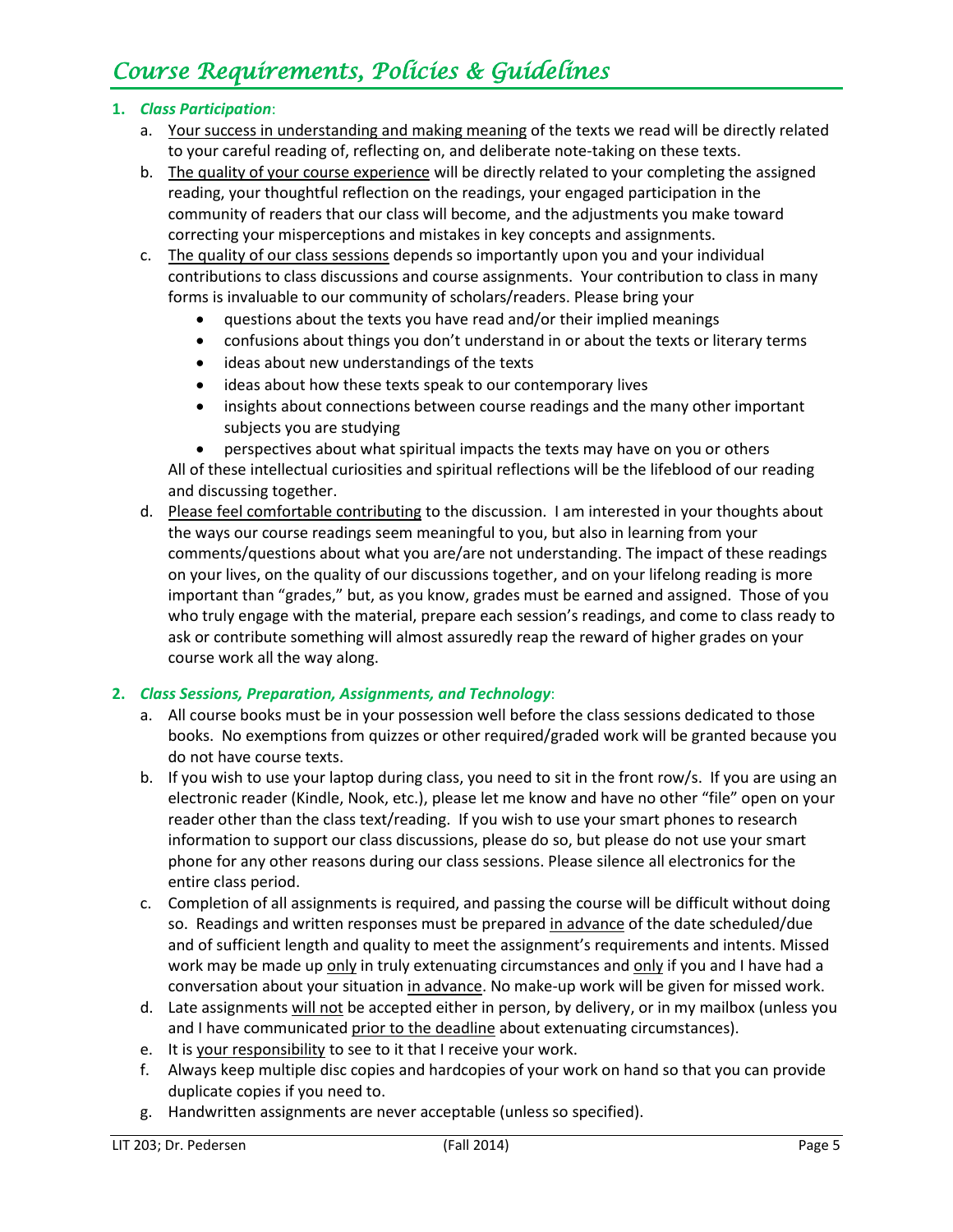- h. You may be requested to attend office hours with the professor if a need arises.
- **3.** *Classroom Decorum*: Please manage your electronic devices appropriately and with consideration for others—see 2b above. Please dress in appropriate academic attire out of consideration for others in our class. I do reserve the right to ask you to leave the classroom if I believe your attire to be offensive and/or an obstacle to a positive learning and teaching environment.
- **4.** *Written Responses*: *All standards of academic writing that you were taught in WRI 110 (or its equivalent transfer course) are required of your writing in this class as well***.** You will write occasional responses to the assigned readings or viewings. Please see the "Questions for Literary Study" for guidelines and follow all additional directions given for these responses carefully.
- **5.** *Quizzes*: You will complete periodic quizzes on the assigned readings. Quizzes may not be made up unless you are absent for a university sponsored activity (concert tour, sporting competition, debate tournament, etc.). Please notify me in advance if you will be missing a class session for such a reason.
- **6.** *Gmail, Canvas & Live Text*: You are responsible for checking your *PLNU gmail, Canvas,* and *LiveText*  accounts regularly for electronic messages from me. You are fully accountable for all course material, announcements, communications that are distributed via these sites, and I will send messages only to these sites. Please let me know if you encounter any technical problems with these sites.
- **7.** *Extenuating Situations & Grades*: No "Incomplete" grades will be assigned unless extenuating circumstances (e.g., death in the family, automobile accidents, hospitalization) prevail. If you find yourself in such a situation, please contact me immediately. Also please submit any necessary and valid documents to help clarify and document your situation (e.g., doctor's letter on letterhead, funeral service program, police report, etc.). I am happy to help you in these difficult situations as best I can.
- **8.** *MLA Style***:** Since this is a required course for LJML majors and since MLA style is the norm for our discipline, all written work *must conform* to MLA style. (See also **LJML Department Statement**, *Inclusive Language*.)

### *Required Texts*

Dillard, Annie. *For the Time Being* Dickens, Charles. *A Christmas Carol* Dinesen, Isak. *Anecdotes of Destiny*  Flaubert, Gustave. *Madame Bovary* Lawall, Sarah, ed. *The Norton Anthology of World Literature*. 2<sup>nd</sup> ed. Vol. F

### *Recommended Texts (LJML Majors should own these)*

Gibaldi, Joseph. *MLA Handbook for Writers of Research Papers*. 7<sup>th</sup> ed. [808.02 M691h](http://phineas.pointloma.edu/search~S0?/c808.02+M691h/c808.02+m691h/-3,-1,,E/browse) Harmon & Holman. *A Handbook of Literature*. (See PHINEAS listings below; multiple editions are OK)

| A handbook to literature                                                                               |                |                  |  |  |  |
|--------------------------------------------------------------------------------------------------------|----------------|------------------|--|--|--|
| Holman, C. Hugh (Clarence Hugh), 1914-                                                                 |                |                  |  |  |  |
| New York : Macmillan ; Toronto : Maxwell Macmillan ; New York : Maxwell Macmillan International, c1992 |                |                  |  |  |  |
| <b>LOCATION</b>                                                                                        | CALL NO.       | <b>STATUS</b>    |  |  |  |
| Upper Level                                                                                            | 803 H747h 1992 | <b>AVAILABLE</b> |  |  |  |

LIT 203; Dr. Pedersen (Fall 2014) Page 6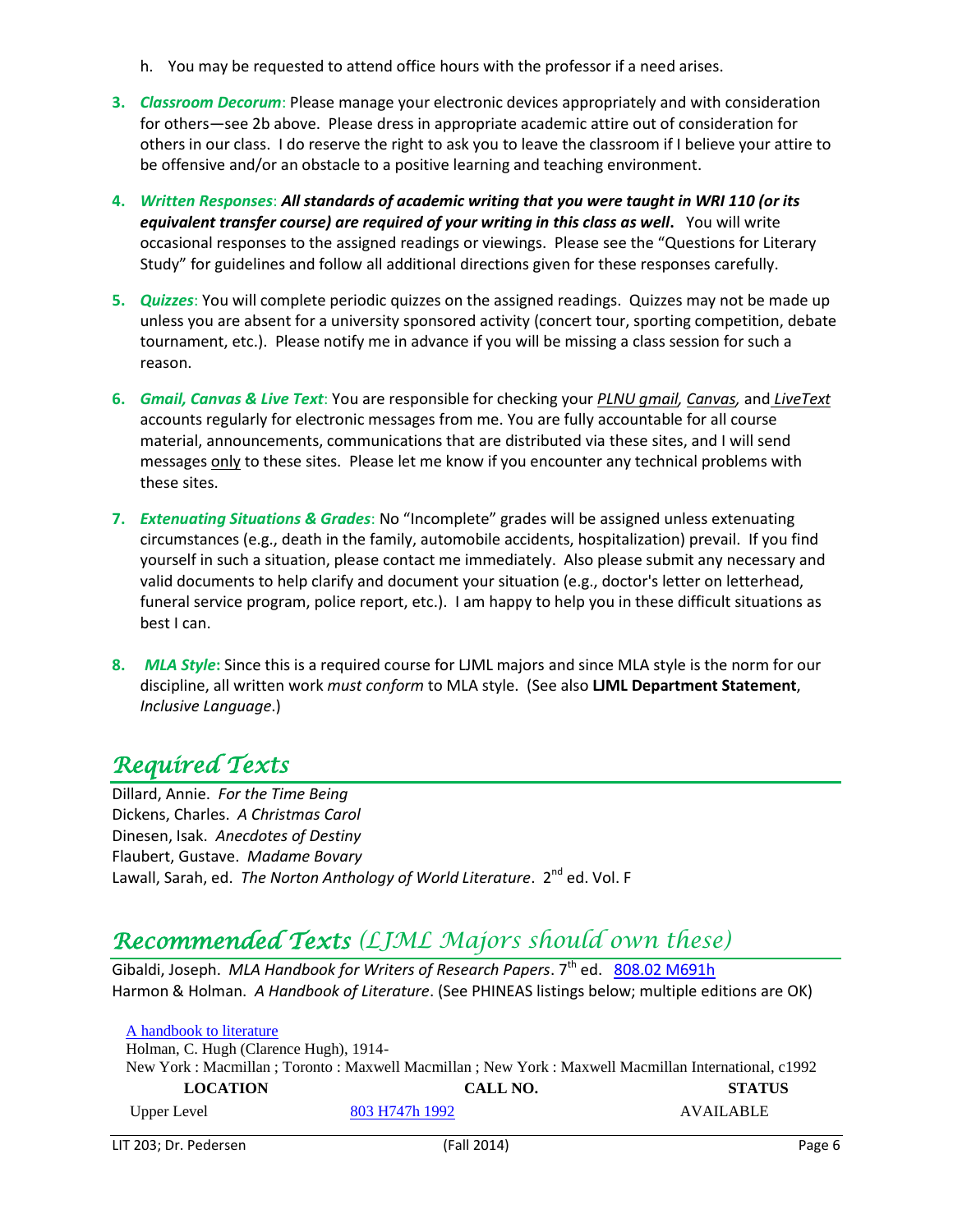[A handbook to literature](http://phineas.pointloma.edu/search~S0?/thandbook+to+literature/thandbook+to+literature/1%2C1%2C2%2CB/frameset&FF=thandbook+to+literature&2%2C%2C2/indexsort=-) Harmon, William, 1938- Upper Saddle River, N.J. : Prentice Hall, c1996, 2005

**LOCATION CALL NO. STATUS**  Upper Level [803 H288h](http://phineas.pointloma.edu/search~S0?/c803+H288h/c803+h288h/-3,-1,,E/browse) 2005 AVAILABLE Reference [803 H288h](http://phineas.pointloma.edu/search~S0?/c803+H288h/c803+h288h/-3,-1,,E/browse) 2009 NONCIRCULATING

### *Frames for Responding to Literature*

*Some words about GE…* The breadth of your liberal arts education (GE) is designed to help you develop your abilities for open-mindedness, engaged curiosity, informed thinking about old and new knowledge or views, and hospitable responses to the realities of others. Reading literature is a powerful way to develop all these abilities and equips you well for all walks of life. The Old Testament is full of human stories, and Jesus too added his parables to the collections of the stories about human beings and about God. All this is to say that GE does not mean dumbed-down or easy. GE is an invitation to go "further up and further in" as C.S. Lewis reminds us; "the inside is larger than the outside" (*The Last Battle* 170), and literature is one of the doorways.

So…to create a meaningful reading experience you will need to do more than simply read the assigned work. In addition, you will need to thoughtfully reflect upon what you have read and the lines of thought your reading spins out in your own mind. You will also need to create a meaningful pattern of marking your texts (print or online) with your own notes and shorthand to help you remember the spots that are important to you.

Some of your responses to the works that we'll be reading will be your first impressions of the work, your personal reading difficulties, and your emotional attitudes toward the work—both before and after reading it. These are definitely valid and important responses that a careful reader is recognizes, but they should not be seen as the final evaluation or experience for a careful reader's response to a work of art, literary or otherwise.

Your reading and annotating will be enriched by attending to some specific elements of literature. (This focus will also help you improve your performance on the course exams.) These elements are *GENRE, VOICE/PERSPECTIVE, OPPOSITIONS, STRUCTURE, and STYLE*. Our class discussions will "mine" these aspects of literary study, and I will use specific literary terms as we discuss these works together. You may also discover that some of your peers in class are skilled in using literary terms. As they have become skilled, so can you. You can learn from them, but you will want to learn these terms yourself, apply them in your own reading, and remember them for your written responses, essays, and exams. The recommended text *Handbook to Literature* will be a great resource for understanding these terms (see above) when you have questions. There is a copy in the library too. There are also online literary glossaries, but the gold standards are Harmon *A Handbook to Literature* and Abrams *A Glossary of Literary Terms*.

You will find some important questions for your literary study outlined on page eight below. These questions will work differently for different works, so focus on the differences as you read each text. The differences between the works and the ideas we see in them are important—as are the differences in interpretation (or reading) that will inevitably arise from all of you as different readers. Please welcome and attend to these differences instead of trying to minimize or erase them; they will be a vital component in our class discussions and in our deepening understanding of others through literature.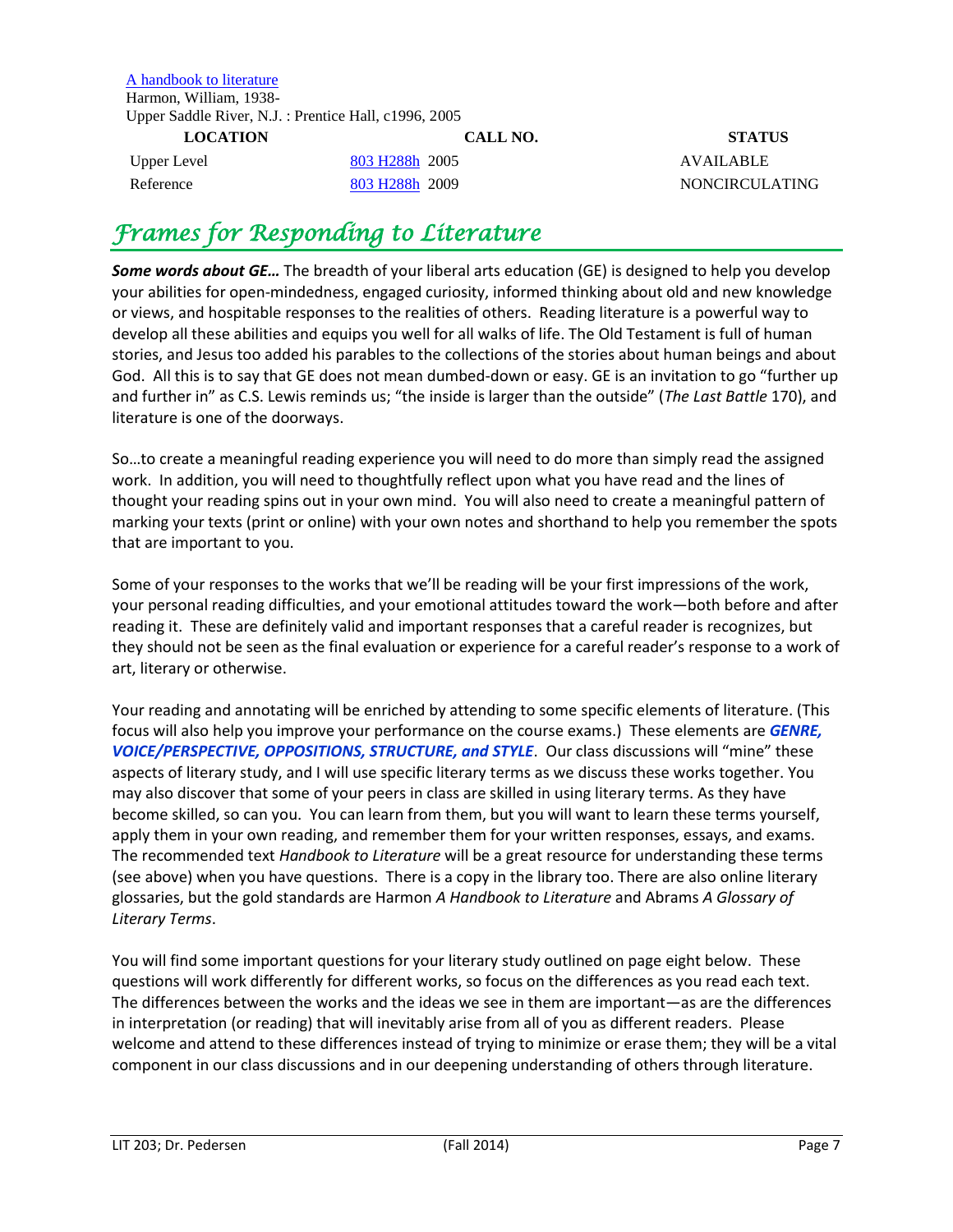### **QUESTIONS FOR LITERARY STUDY**

- **1.** *GENRE***:** how would you classify the work: 1) prose (fiction or non-fiction), poetry, drama; 2) what kind of fiction, non-fiction, poetry, or drama (e.g., gothic, manifesto, social realism, local color, stream-of-consciousness, didactic, domestic, sentimental, bildüngsroman, künstlerroman, lyric, narrative, ballad, sonnet, meditation, epic, tragedy, comedy, etc.); 3) in what ways does the genre establish, complement, or complicate the themes, effects, and/or intent(s) of the work?
- **2.** *VOICE OR PERSPECTIVE (POV):* who narrates this story, who speaks this poem, or who makes this argument? is s/he a character, critic, speaker, lecturer, and what is her/his relation to the topic(s) addressed? how would you describe the narrator's or speaker's voice: intrusive, consistent, multiple, prominent, reliable, etc.? if fiction, how would you classify the narrative voice: first-person, third-person, limited omniscient, omniscient? what is the tone (author's attitude toward the subject matter) of the piece?
- **3.** *OPPOSITIONS***:** what primary tensions (ideas, arguments, issues, differences, dilemmas) are set forth in the work? how/in what light are these oppositions (their players and values) presented, and to what end(s)? who or what is elevated or stigmatized? what does the work, in its important characters/individuals/figures, aim to do? what observations can you make about any of the following social arrangements or domains: family, childhood, adulthood, class, sexuality, gender, public and private spaces, work, home, rural and urban life, economics and wealth, morality, religion, education, art (aesthetics), science, technology, government, law, historical events, politics, leisure, health, medicine, etc.? what special relation (and how or why) do women or men or children have to (certain ones of) these issues? *Work to keep the historical period/cultural context of the work clearly in mind as you read for oppositions.*
- **4.** *STRUCTURE***:** what are the work's parts, sections, patterns? what beginnings and endings do you see within the work's entire structure? what double or multiple plots are running alongside one another in the novel or story? what shifts in places or times do you see? what significant sections of a character's life or a community's life seem to break the work into sections? what grouping of lines appear in the poem; how long or short are they? what acts or scenes do you find in the play?
- **5.** *STYLE***:** what kind of language (diction, vocabulary, dialect, etc.) does the author use: formal, erudite, colloquial, lyrical, poetic, journalistic, etc.? what poetic devices or literariness do you see in the piece (allusion, literary or high culture references, metaphoric language, imagery, symbolism, insertion of other artistic texts or literary forms, etc.)? how would you describe the author's overall literary artistry and what is its effect on the content and/or message(s) of the piece?

### **HEADING**

On the top left-hand side of your written responses, please put the following information:

- $\checkmark$  Your Name
- $\checkmark$  Date
- $\checkmark$  LIT 203, Section 3 or 4, Fall 2014
- Dr. Tate Pedersen
- $\checkmark$  Title of Work, Author, Publication
- $\checkmark$  Title of Related Media and Call Number (if applicable)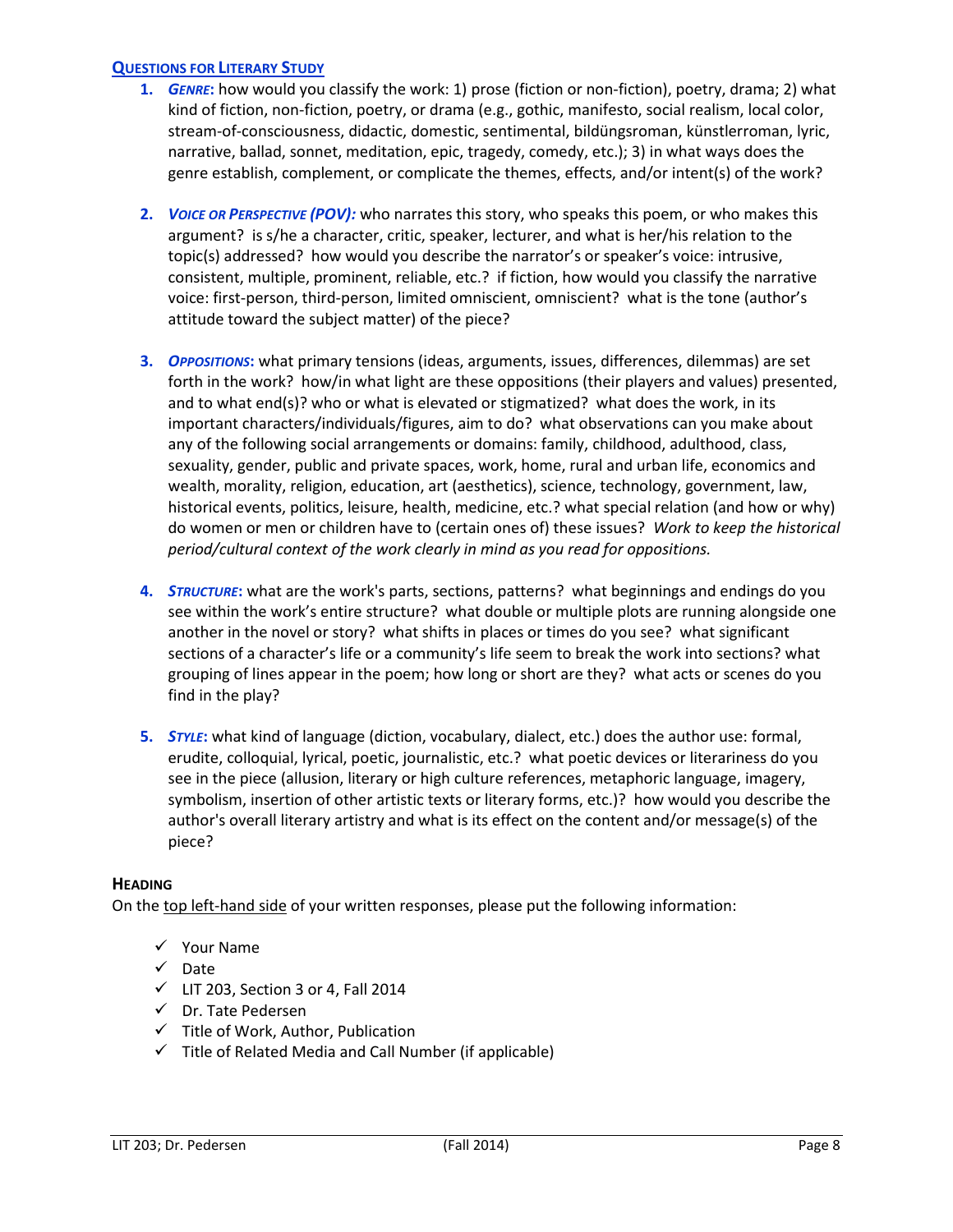## *Schedule of Readings, Discussions & Assignments (Changes TBD)*

| <b>Week One</b>                 |                                                                                                                          |
|---------------------------------|--------------------------------------------------------------------------------------------------------------------------|
| 1 Sept 4<br><b>Week Two</b>     | Class Introduction: Expectations, Policies, & Syllabus                                                                   |
| 2 Sept 9                        | Charles Dickens A Christmas Carol (1843) (British) (Staves 1 & 2, pp. 39-77 Brdv.)                                       |
| 3 Sept 11                       | Dickens A Christmas Carol (Staves 3-5, pp. 78-125 Brdv.)                                                                 |
| <b>Week Three</b>               |                                                                                                                          |
| 4 Sept 16                       | Gustave Flaubert Madame Bovary (1856) (French) (Part 1, pp. 3-63)                                                        |
| 5 Sept 18                       | Flaubert Madame Bovary (Part 2, pp. 65-114)                                                                              |
| <b>Week Four</b>                |                                                                                                                          |
| 6 Sept 23                       | Flaubert Madame Bovary (Part 2, pp. 114-61)                                                                              |
| 7 Sept 25                       | Flaubert Madame Bovary (Part 2, pp. 161-213)                                                                             |
| <b>Week Five</b>                |                                                                                                                          |
| 8 Sept 30                       | Flaubert Madame Bovary (Part 3, pp. 215-75)                                                                              |
| 9 Oct 2                         | Flaubert Madame Bovary (Part 3, pp. 275-327)                                                                             |
| <b>Week Six<sup>3</sup></b>     |                                                                                                                          |
| 10 Oct 7                        | Madame Bovary DVD 0112 (51 min.)                                                                                         |
| 11 Oct 9                        | T. S. Eliot "The Love Song of J. Alfred Prufrock" (1915) (British/American) (NRTN Vol. F                                 |
|                                 | pp. 2071-79); WRITTEN RESPONSE                                                                                           |
| <b>Week Seven</b>               |                                                                                                                          |
| 12 Oct 14                       | Luigi Pirandello Six Characters in Search of an Author (1921) (Italian) (NRTN Vol. F pp.                                 |
|                                 | 1721-66)                                                                                                                 |
| 13 Oct 16                       | Pirandello Six Characters in Search of an Author DVD 0633 (90 min.)/DVD 0111 (60 min.)                                   |
| <b>Week Eight</b>               |                                                                                                                          |
| 14 Oct 21                       | William Butler Yeats "The Second Coming," "When You Are Old," "Sailing to Byzantium,"                                    |
|                                 | "Among School Children" (1892, 1899, 1920, 1921, 1927) (Irish) (NRTN Vol. F. pp. 1699-                                   |
|                                 | 1702, 1705)                                                                                                              |
| <b>15 Oct 23</b>                | <b>MIDTERM EXAM</b>                                                                                                      |
|                                 | Oct 24 Fall Break                                                                                                        |
|                                 |                                                                                                                          |
| <b>Week Nine</b>                |                                                                                                                          |
| 16 Oct 28                       | Virginia Woolf from A Room of One's Own (1929) (British) (NRTN Vol. F pp. 1974-96); VC                                   |
|                                 | 0200 (53 min.)                                                                                                           |
| 17 Oct 30                       | Doris Lessing "The Old Chief Mshlanga" (1951) (British/African) (NRTN Vol. F pp. 2722-                                   |
| <b>Week Ten</b>                 | 34)                                                                                                                      |
| 18 Nov 4                        |                                                                                                                          |
| 19 Nov 6                        |                                                                                                                          |
|                                 | Anna Akhmatova Requiem (1935/1963/1987) (Russian) (NRTN Vol. F pp. 2098-2108)                                            |
|                                 | Samuel Beckett Endgame (1957) (French) (NRTN Vol. F pp. 2455-87)                                                         |
| <b>Week Eleven</b>              |                                                                                                                          |
| 20 Nov 11                       | Beckett Endgame VC 3724 (96 min.)                                                                                        |
| 21 Nov 13                       | Beckett Endgame VC 3724 (96 min.) cont.                                                                                  |
| <b>Week Twelve</b><br>22 Nov 18 |                                                                                                                          |
| 23 Nov 20                       | Isak Dinesen "Babette's Feast" (1958) (Danish) (pp. 21-59)<br>Dinesen "Babette's Feast" DVD 0233 (103 min.) & Discussion |
| <b>Week Thirteen</b>            |                                                                                                                          |
| 24 Nov 25                       | Dinesen "Babette's Feast" DVD 0233 (103 min.) concludes                                                                  |

**Nov 26-30 Thanksgiving Break**